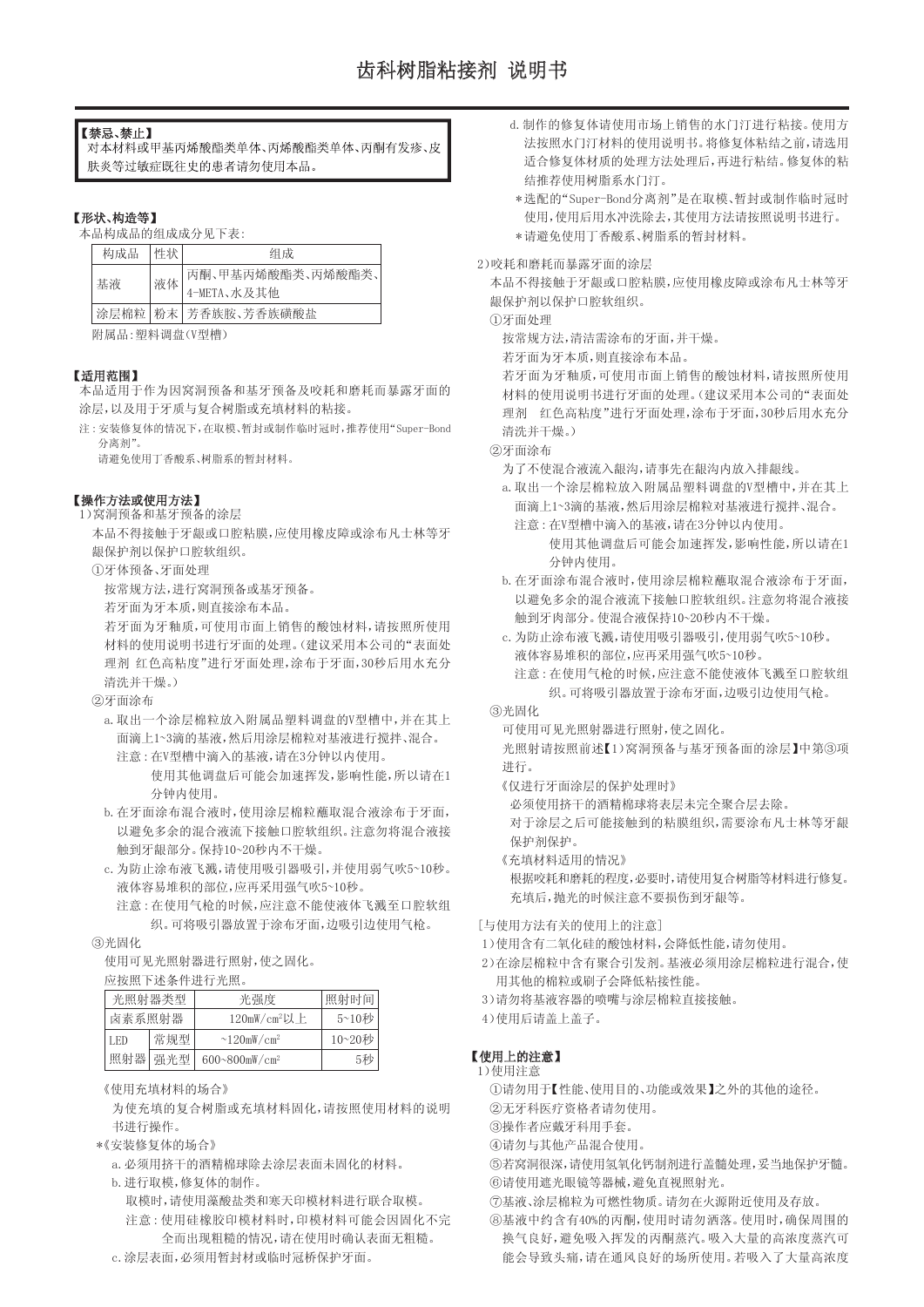的蒸汽,应转移到新鲜空气的场所。

⑨使用中,冲洗时应避免误饮。万一出现误饮的情况,应立即漱口, 必要时应接受专业医生的诊断。

⑩涂层棉粒为一次性使用品,使用后请丢弃,以防止污染。 使用后的容器应按[废弃物的相关法律]进行妥善处理。

2)重要的基本注意事项

①因使用本品而出现的口腔粘膜或牙龈发疹、湿疹、发红、肿胀、瘙 痒、皮疹、麻木等过敏症状的患者,应立即停止使用,并接受专业 医生的诊断。

②对本品或甲基丙烯酸酯类单体、丙烯酸酯类单体、丙酮材料有过 敏既往史的操作者,在操作时应佩戴牙科用手套,不应直接接触 本品。特别是避免接触未固化的混合物。同时,因使用本品而引起 过敏症状的情况,应立即停止使用,并接受专业医生的诊断。

另外,应防止医疗用(牙科用)手套与本品直接接触。众所周知,部 分单体、有机溶剂可能会在短时间内渗透手套的材料。若出现本 材料附着的情况,应立即丢弃手套,使用肥皂和流水充分洗净双 手。并且,本品附着的手套不得接触到病人。

③避免本品附着于牙龈、口腔粘膜和皮肤,以及避免进入眼睛(建议 使用橡皮障)。本品不得接触于牙龈或口腔粘膜,应使用橡皮障或 涂布凡士林等牙龈保护剂以保护口腔软组织。不要使本品与口腔 软组织接触。

出现附着的情况,应立即使用酒精棉等材料擦拭,并用大量的流 水洗净。接触本品的牙肉和粘膜会出现发白、水疱、溃疡等发炎症 状,通常会在数日~2周内恢复,如确认没有改善的情况,应接受专 业医生的诊断。应叮嘱患者,在引起炎症的部位不要给与刷牙等 物理性的刺激。若进入眼睛,应立即用大量的流水洗净,必要时接 受眼科医生的诊断。

④使用本品时,应充分考虑患者的个体差异,以及判断是否属于本 品的适应症后再使用。

⑤预使用部位附近的牙龈或口腔粘膜有炎症时,请勿使用本品。

3)不良、有害反应 使用本品的过程中,可能会出现发疹、皮炎等过敏症状。

# 【贮藏、保管方法】

- ·基液、涂层棉粒严禁火源。
- ·基液、涂层棉粒应避免多湿、阳光直射。应冷藏保管。
- ·本品应保管并管理在口腔行业者以外人员接触不到的场所。

# 【有效期】

本品有效期3年。

# 【生产日期】

具体内容详见产品包装。

# 【包装】

[套装] ①Hybrid Coat套装

• 基液 1瓶(5ml)

- ·涂层棉粒 1盒(约160粒)
- ·V型调盘 5个

```
[单品]
```

```
①基液   1瓶(5ml)
②涂层棉粒 1盒(约160粒)
③V型调盘 30个
```
# 【包装标识符号说明】

- 此符号表示本品的失效日期。
- 此符号表示本品的批号。 **LOT**
- $\sqrt{N}$ 此符号表示用户需要查阅使用说明的重要警告信息。
- M 此符号表示本品为易燃品,请勿在火源附近使用及存放。
- 4℃/BO°C<br>4℃/空 此符号表示本品可安全暴露的环境的温度限制。

# 【产地】日本

# 【医疗器械注册证编号】国械注进20173636494

# 【产品技术要求编号】国械注进20173636494

# 【注册人/生产企业】

- 企业名称 : サンメディカル株式会社
- (尚美德齿科材料有限公司)
- 住 所 : 滋賀県守山市古高町571-2
- 生产地址 : 滋賀県守山市古高町571-2
- 电 话 : 0081-77-582-9978
- 传 真 : 0081-77-582-9984

# 【代理人/售后服务单位】

- 单位名称 : 日进齿科材料(昆山)有限公司
- 住 所 : 江苏省昆山市高科技工业园北门路883号
- 电 话 : 0512-57794412

# 传 真 : 0512-57794423

# 【说明书的修订日期】2017年08月14日。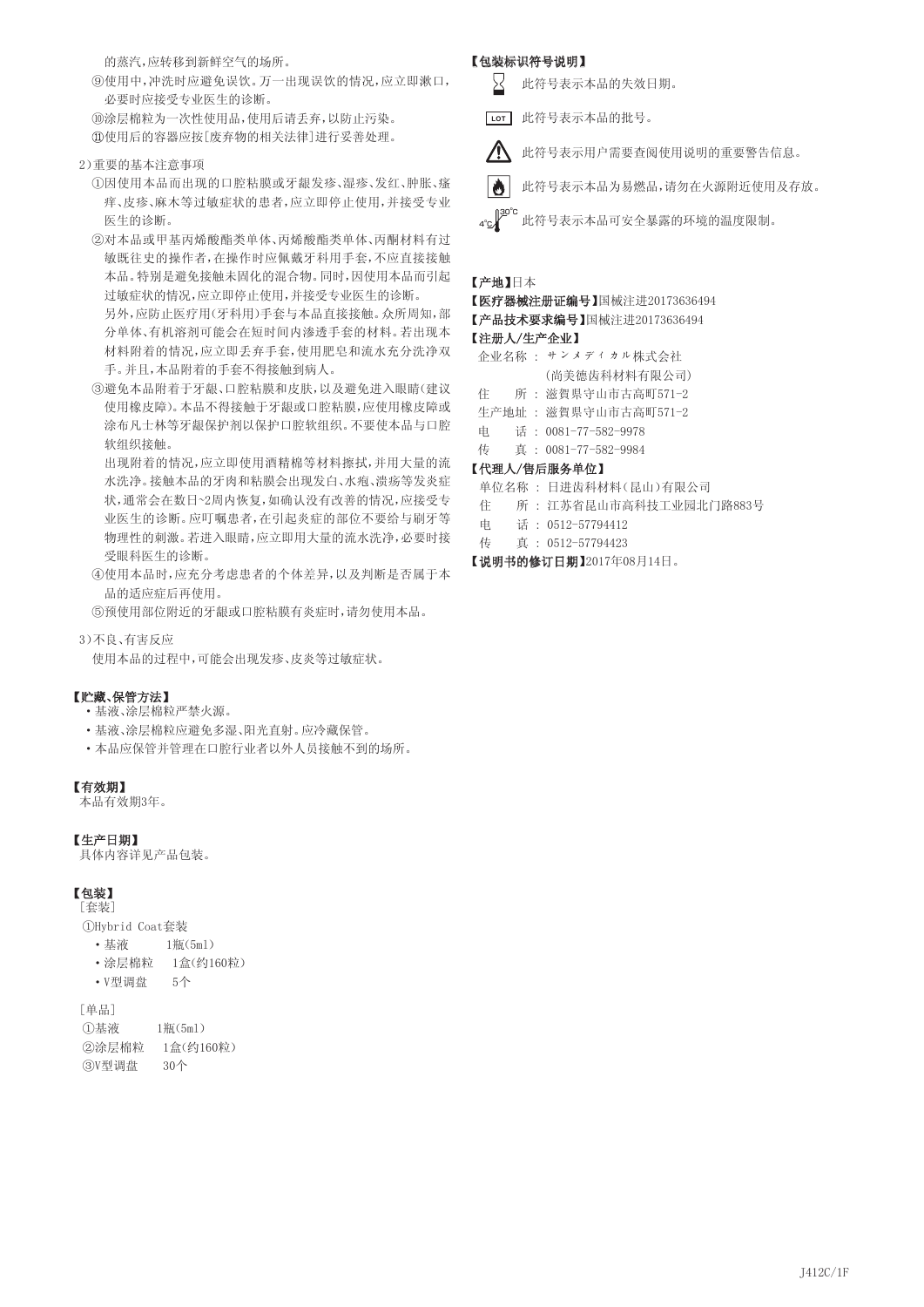# **Protective Coat for Dentin INSTRUCTIONS IMPORTANT : READ ALL INSTRUCTIONS THOROUGHLY BEFORE USE. KEEP THIS LEAFLET AND REFER TO IT PERIODICALLY.**

# Hybrid Coat

**FOR DENTIST USE ONLY**

# **lybrid**

# **1. What is Hybrid Coat?**

Hybrid Coat is a single-bottle light-curing coating material for exposed dentin. It can be used to seal and protect the adhesive interface between tooth structure and resin composite or indirectly fabricated restorations. Hybrid Coat is also suitable for surface coating tooth surfaces that have suffered attrition and wear. It contains 4-META\*, a high performance adhesive monomer that decalcifies tooth substrate and penetrates through the smear layer to form a hybrid layer. This layer forms a fortified resin coat on dentin, which blocks mechanical and biological stimuli to dentin-pulp-complex.

4-methacryloxyethyl trimellitate anhydride

# **2. Contents of the kit:**

- qBase -------------------------------------------- 5mL
- @Coat Sponge -------------- 1 (approx.160 pcs) **3Plastic Dispensing Dishes ------------------- 5**

- **Sold separately:**
- Base --------------------------------------------- 5mL
- Coat Sponge --------------- 1 (approx.160 pcs)
- Plastic Dispensing Dishes -------------------- 30

# **3. Precautions: Read all instructions thoroughly before use.**

#### **3.1 Safety**

# q**Sensitivity**

Hybrid Coat should not be used by clinicians or on patients who are methacrylate monomer-sensitive. If signs of irritation such as redness appear, stop using it immediately and consult a physician.

#### w**Precautions**

Hybrid Coat contains acidic methacrylate monomer. Avoid contact of the Hybrid Coat components with soft tissue, skin or eyes. Avoid ingestion of the components. To avoid contact with mucosa or gingiva, use of rubber dam or a protector such as vaseline is recommended. Contaminated skin or mucosa should be wiped off immediately with alcohol and then rinsed thoroughly with copious amounts of running water. In some cases contaminated mucosa or gingiva may whiten, which will usually disappear in a few days. To minimize contamination during blowing or coating, place an evacuator near the treated tooth.

If signs of skin sensitization such as rash, redness, ulcer, swelling, itch, numbness on mucosa, gingiva or lips appear, stop using Hybrid Coat immediately and consult a physician.

If the Coat Sponge contacts wet skin, the odor may remain.

If Hybrid Coat enters the eye, immediately rinse the eye thoroughly with running water. The patient should then be examined by an ophthalmologist.

Clinicians should use dental protective gloves. Care should be taken to avoid contact with patients with the gloves which previously contacted Hybrid Coat.

Base contains approx. 40% acetone. Inhalation of a large amount of concentrated vapor may cause headache: therefore the area should be well ventilated. In case of such severe inhalation, move to fresh air.

# e**Pulp protection**

If the preparation approaches the pulp, apply a protective liner or base.

# r**Flammability**

Base is flammable. **AVOID OPEN FLAME** in use and storage.

# t**Applications**

Use Hybrid Coat only for the applications recommended in the instructions.

# **3.2 To get the best results**

#### q**Coat sponge**

Coat Sponge contains a bonding promoter and is an important component of Hybrid Coat. Always apply Hybrid Coat using Coat Sponge and **do NOT substitute any other sponges**.

#### 2)Storage

Store Hybrid Coat in a dark location between 4°C and 30°C, preferably in a refrigerator, but **do NOT freeze Hybrid Coat**. If frozen, phase separation will occur. High temperature, direct sunlight and high humidity should be avoided. Coat Sponge is slightly hydroscopic.

# e**Volatility**

#### The Base is highly volatile. **Firmly recap the bottle immediately after use**. r**Contamination**

To avoid contamination, do not mix the components with those of other materials, nor mix the bottle caps. Particularly, do not mix Coat Sponge with any other sponges. After use, dispose of leftover material. Once dispensed, do not return the materials to their original container.

*As in any dental treatment, the patient's individual constitution and the unique requirements of clinical case at hand must be considered before selecting materials and conditions for use.*

# **4. How to use Hybrid Coat**

## **1) Coating indirect restoration**

To avoid contact with mucosa or gingiva, use of rubber dam or a protector such as vaseline is recommended.

#### q**Surface preparation**

Prepare tooth using an instrument such as fine-grit point to minimize smear layer formation. After tooth preparation, wash and blow-dry the surface.

*Note : The bond strength to enamel can be further improved by pretreatment of enamel for 30 seconds with a phosphoric etchant such as Super-Bond C&B Red Activator but do NOT use silica-thickened phosphoric etchant which will compromise the bond strength. Fluorinated enamel should be always etched as above.*

#### w**Application of Base a) Dispensation**

- Dispense one drop (up to 3 drops for a larger surface) of Base in the well of a Plastic Dispensing Dish and firmly recap the bottle immediately.
- Stir the expressed Base in the well for a few seconds with the Coat Sponge supplied in the Hybrid Coat kit.
- *Note : The mixture in the mixing well should be used within 3 minutes to minimize evaporation.*

# **b) Application**

- After stirring, apply the mixture onto the prepared tooth surfaces and keep them moist for 10 - 20 seconds. To avoid the excessive mixture contact with gingiva, use of a marketed brush applicator is strongly recommended.
- Air-blow the solvents for 5 10 seconds. Apply a gentle stream of air for 5 10 seconds where the mixture lays thick prior to the strong air for  $5 - 10$  seconds. *Note : Using vacuum suction is recommended. Place the vacuum tip close to cover the treated surface so that the Hybrid Coat does not splash intraorally during the air-blow.*

# e**Light-curing**

| Irradiate with a visible light curing unit. |                                                           |                         |  |
|---------------------------------------------|-----------------------------------------------------------|-------------------------|--|
| Liaht                                       | <b>Light Strength</b>                                     | <b>Irradiation Time</b> |  |
|                                             | Halogen   120mW/cm <sup>2</sup> or above   ca. 5 - 10 sec |                         |  |
| Plasma                                      | 2.000W/cm <sup>2</sup>                                    | ca. 3 sec               |  |
| I FD                                        | 600 - 800mW/cm <sup>2</sup>                               | ca. 5 sec               |  |

*Note : Hybrid Coat is compatible with all currently available curing lights. With a fast light, the irradiation time can be shortened according to the manufacturer's instructions.*

# r**Restoration**

**a) Restoration with a resin composite** Place a resin composite on the coated surface and light-cure according to the manufacturer's instructions.

#### **b) Restoration with an indirectly fabricated prosthesis**

- To remove the air-inhibited layer, make sure to wipe the surface of the light-cured Hybrid Coat with alcohol on a cotton pellet. Where necessary, re-shape the margin.
- Take an impression using an alginate/agar impression material. *Note : Make sure if the polymerization is adequate in case a silicone impression materials is used.*
- Temporary material or temporary crown should be used to protect the coated surface. If a temporary resin is used, apply a separating agent such as Super-Bond SEP beforehand to avoid inadvertent bonding to the tooth.
- *Note : Do not use resin-based or eugenol-based temporary materials since they may compromise the polymerization of luting cements.*
- Remove the temporary, wash and dry the cavity/prepared surface.
- Apply a luting agent of your choice and place the prosthesis. Resin cement such as Super-Bond C&B is recommended.

## **2) Surface Coating of Attrition and Wear**

To avoid contact with mucosa or gingiva, use of rubber dam or a protector such as vaseline is recommended.

q**Surface preparation**

Clean the tooth surfaces to be coated. Rinse thoroughly and dry. *Note : Non-cut enamel should be etched for 30 seconds with a phosphoric etchant such as* 

*Super-Bond C&B Red Activator. Do NOT use silica-thickened phosphoric etchant which will compromise the bond strength. Fluorinated enamel should be always etched as above.*

# w**Application of Base**

Place a retraction cord around the gum line to eliminate Hybrid Coat from entering the gingival sulcus.

#### **a) Dispensation**

- Dispense one drop (up to 3 drops for a larger surface) of Base in the well of a Plastic Dispensing Dish and firmly recap the bottle immediately.
- Stir the expressed Base in the well with a piece of Coat Sponge for a few seconds.
- *Note : The mixture in the mixing well should be used within 3 minutes to minimize evaporation.*  **b) Application**

- After stirring, apply the mixture onto the prepared tooth surfaces and keep them moist for 10 - 20 seconds. To avoid the excessive mixture contact with gingiva, use of a marketed brush applicator is strongly recommended.
- Air-blow the solvents for 5 10 seconds. Apply a gentle stream of air for 5 10 seconds where the mixture lays thick prior to the strong air for 5 - 10 seconds. *Note : Using vacuum suction is recommended. Place the vacuum tip close to cover the treated surface so that the Hybrid Coat does not splash intraorally during the air-blow.*

#### e**Light-curing**

Irradiate with a visible light curing unit. Use the irradiation time listed in the table in "®Light-curing" of "1) Coating indirect restoration".

- *Note : Should the attrition or wear be severe, restoration using resin composite may follow.*
- *Note : Should the treatment procedure end with the surface coating with Hybrid Coat, the coated surface should be wiped off with an cotton pellet sucked in alcohol to remove air-inhibited layer. The excessive alcohol should be squeezed out of the cotton pellet before use.*